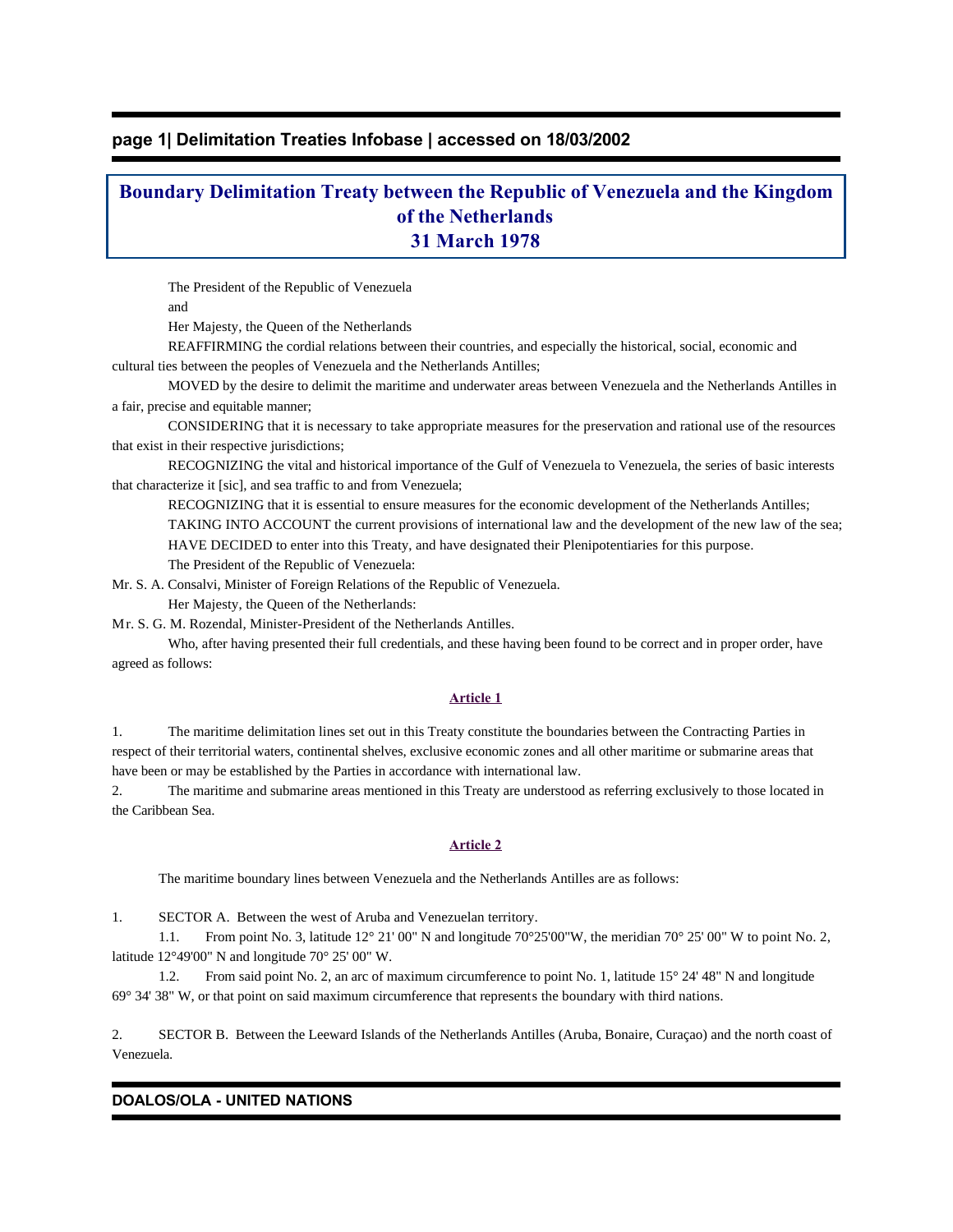## **page 2| Delimitation Treaties Infobase | accessed on 18/03/2002**

|            | 2.1.                                                | From point No. 3, latitude 12° 21′ 00″ N and longitude 70°25′ 00″ W, parallel 12° 21′ 00″ N to point No. 4,                        |
|------------|-----------------------------------------------------|------------------------------------------------------------------------------------------------------------------------------------|
|            |                                                     | latitude $21^{\circ}$ 21' 00" N and longitude 70° 09' 51" W.                                                                       |
|            | 2.2.                                                | From said point No. 4, an arc of maximum circumference to point No. 5, latitude 12° 21′ 54″ N and longitude                        |
|            | $70^{\circ}$ 08' 25" W.                             |                                                                                                                                    |
|            | 2.3.                                                | From said point No. 5, an arc of maximum circumference to point No. 6, latitude 12° 15' 46" N and longitude                        |
|            | $69^{\circ}$ 44' 21" W.                             |                                                                                                                                    |
|            | 2.4.                                                | From said point No. 6, an arc of maximum circumference to point No. 7, latitude 11 $\degree$ 52' 45" N and longitude               |
|            | 69° 04' 45" W.                                      |                                                                                                                                    |
|            | 2.5.                                                | From said point No. 7, an arc of maximum circumference to point No. 8, latitude 11°45' 30" N and longitude                         |
|            | 68° 57' 15" W.                                      |                                                                                                                                    |
|            | 2.6.                                                | From said point No. 8, an arc of maxium circumference to point No. 9, latitude $11^{\circ}$ 44' 30" N and longitude 68°            |
| 49' 45" W. |                                                     |                                                                                                                                    |
|            | 2.7.                                                | From said point No.9, an arc of maximum circumference to point No. 10, latitude $11^{\circ}$ 40' 00" N and longitude               |
|            | $68^{\circ} 36' 00''$ W.                            |                                                                                                                                    |
|            | 2.8.                                                | From said point No. 10, parallel $11^{\circ}$ 40' 00" N to point No. 11, latitude $11^{\circ}$ 40' 00" N and longitude 67° 59' 23" |
| W.         |                                                     |                                                                                                                                    |
| 3.         | SECTOR C. Between Bonaire and Venezuelan territory. |                                                                                                                                    |

 3.1. From point No. 11, latitude 11° 40' 00" N and longitude 67°59'23"W, the meridian 67° 59' 23" W to point No. 12, latitude 12° 27' 00" N and longitude 67° 59' 23" W.

 3.2. From said point No. 12, an arc of maximum circumference to point No. 13, latitude 15° 14' 28" N and longitude 68° 51' 44" W, or that point on said maximum circumference that represents the boundary with third nations.

4. SECTOR D. Between the Islands of Aves, Saba and Saint Eustatius.

 4.1. From point No. 15, latitude 16° 40' 50" N and longitude 63°37'50"W, an arc of maximum circumference to point No. 14, latitude 16°44' 49" N and longitude 64° 01' 08" W, or that point on said maximum circumference that represents the boundary with third nations.

 4.2. From point No. 15, an arc of maximum circumference to point No. 16, latitude 16° 40' 01" N and longitude 63° 35' 20" W, or that point on said maximum circumference that represents the boundary with third nations.

### **Article 3**

1. The position of the points described in Article 2, Sectors A, B and C, has been defined by latitude and longitude in accordance with Provisional South American Datum 1956 [Datum de Sur América (Ajuste Provisional 1956)].

2. The position of the points described in Article 2, Sector D, has been defined by latitude and longitude in accordance with North American Datum 1927.

3. The boundary lines have been drawn, by way of illustration, on Nautical Map No. 25000 published by the Hydrographic Centre of the Map Agency of the Defense Department, Washington, D.C., sixth edition, February 12, 1977, which is attached as an integral part of this Treaty.

#### **Article 4**

1. In the event that the Netherlands Antilles, in accordance with international law, should extend its territorial waters around the Leeward Islands (Aruba, Bonaire and Curaçao) beyond the current span of three nautical miles, measured from the low-tide line along the coast, or in the event it should establish legal jurisdiction over maritime areas outside the current territorial waters of the Leeward Islands, the regulations applicable to said maritime areas situated beyond the aforementioned distance of three nautical miles shall respect the conditions established in this Article regarding freedom of navigation and overflight to and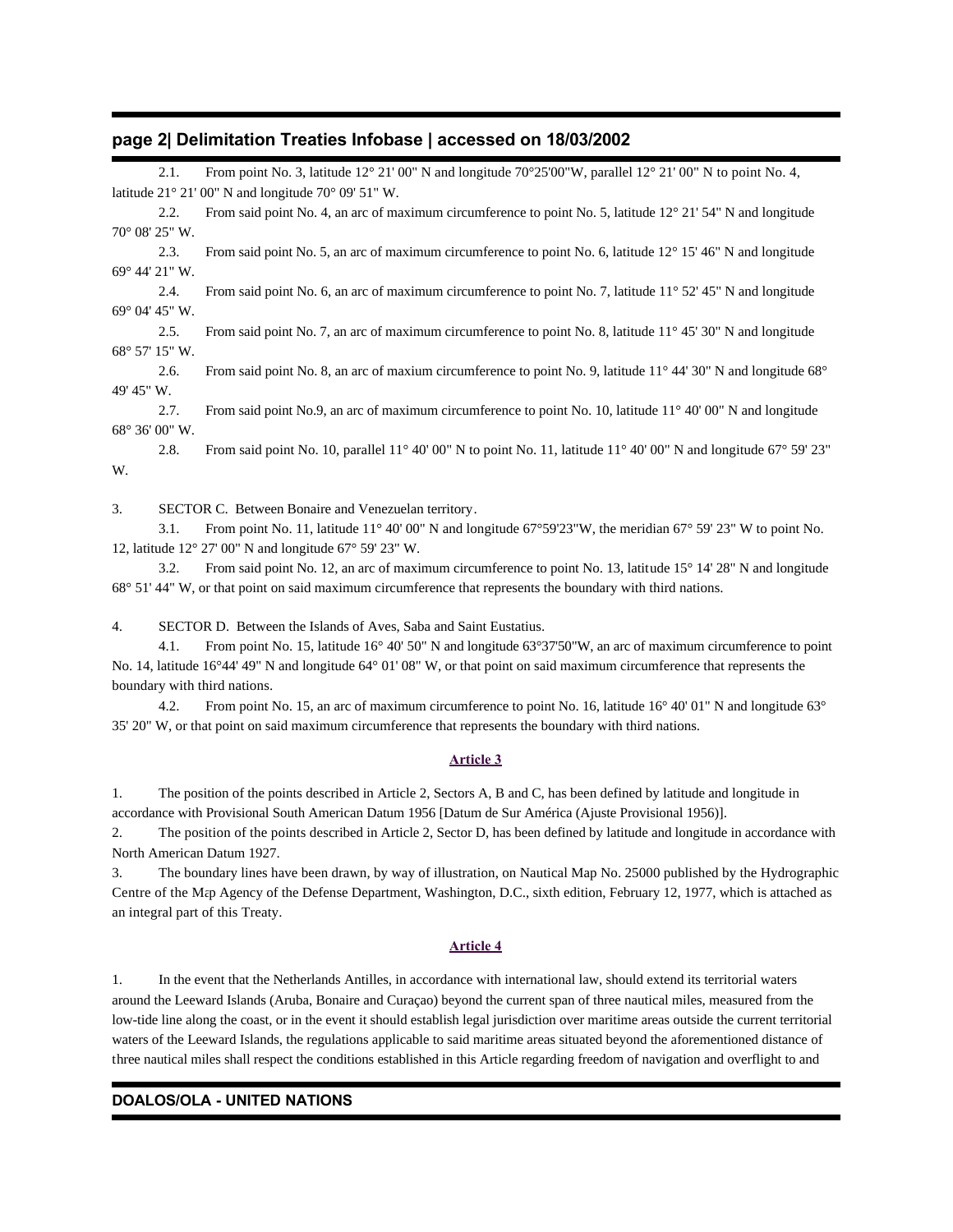# **page 3| Delimitation Treaties Infobase | accessed on 18/03/2002**

### from Venezuela.

2. All Venezuelan vessels and aircraft shall enjoy freedom of navigation and overflight for the sole purpose of expeditious and uninterrupted transit through the maritime areas in question, which shall henceforth be termed "right of passage in transit". The requisite of expeditious and uninterrupted transit shall not exclude passage through or over maritime areas for the purpose of entering, leaving or returning from the Netherlands Antilles, subject to the conditions regulating entry into ports or similar access conditions.

3. Subject to any additional provisions that the Contracting Parties should decide to establish in the future by mutual agreement, Paragraph 2 is equally applicable to navigation and overflight to and from Venezuela by merchant and government vessels, engaged in commerce, and by civilian aircraft of third nations.

4. In the event that the Netherlands Antilles decides to establish set maritime routes or air routes over its territories, said routes shall be set in accordance with the applicable provisions of the law of the sea. In particular, these maritime and air routes must be appropriate for the safe, expeditious and uninterrupted passage of vessels and aircraft through or over the corresponding maritime areas. In the event that the Netherlands Antilles does not establish set maritime or air routes, the right of passage in transit shall be exercised using routes normally taken by international navigation.

5. The aforementioned right of passage in transit may not be suspended.

6. Vessels in transit must comply with the provisions of the law of the sea, especially in regard to:

 a) Generally accepted regulations, procedures and international practices for safety on the sea, including the International Regulation in respect of Avoiding Collisions at Sea;

 b) Generally accepted regulations, procedures and international practices for the prevention, reduction and control of pollution of the sea by vessels;

 c) Regulations regarding both the obligation of carrying documents on board, and special safety measures, as have been agreed to internationally, for vessels powered by nuclear energy or vessels carrying nuclear materials or other substances that by their nature may be dangerous or harmful.

7. Aircraft in transit must comply with the pertinent provisions of the law of the sea, and especially:

 a) Observe the air transit standards established by the International Civil Aviation Organization applicable to civilian aircraft. Government aircraft shall operate at all times in accordance with the standards in force governing the security of air navigation.

 b) Monitor at all times the radio wave frequencies assigned by the appropriate internationally appointed authority for the control of air traffic, or the corresponding frequency of the international emergency band.

8. Measures for the prevention, reduction and control of pollution, in the extent to which they affect navigation in exercise of the right of passage in transit, shall be taken by mutual agreement between the Parties, especially on the international navigation routes located in the maritime area that extends from the Archipelago of Los Monjes to the Island of Aruba. The aforementioned requirement, regarding mutual agreement, shall not apply to laws and regulations passed by the Netherlands Antilles to bring into effect such measures as are generally accepted internationally in respect of the discharge of fuel, fuel wastes or other harmful substances.

## **Article 5**

1. The Contracting Parties shall give public notice advising of the construction or existence within their territorial waters, exclusive economic zones or the maritime areas referred to in Article 4, of artificial islands, installations or structures under their jurisdiction. They shall maintain permanent signalling devices to warn of their presence, or cause said signalling to be maintained.

2. Artificial islands, installations or structures as well as the safety zones that surround them in the maritime area of one of the Parties that may obstruct the use of recognized sea routes of essential importance for navigation to or from the other Party shall be set up only by mutual agreement between the two Parties.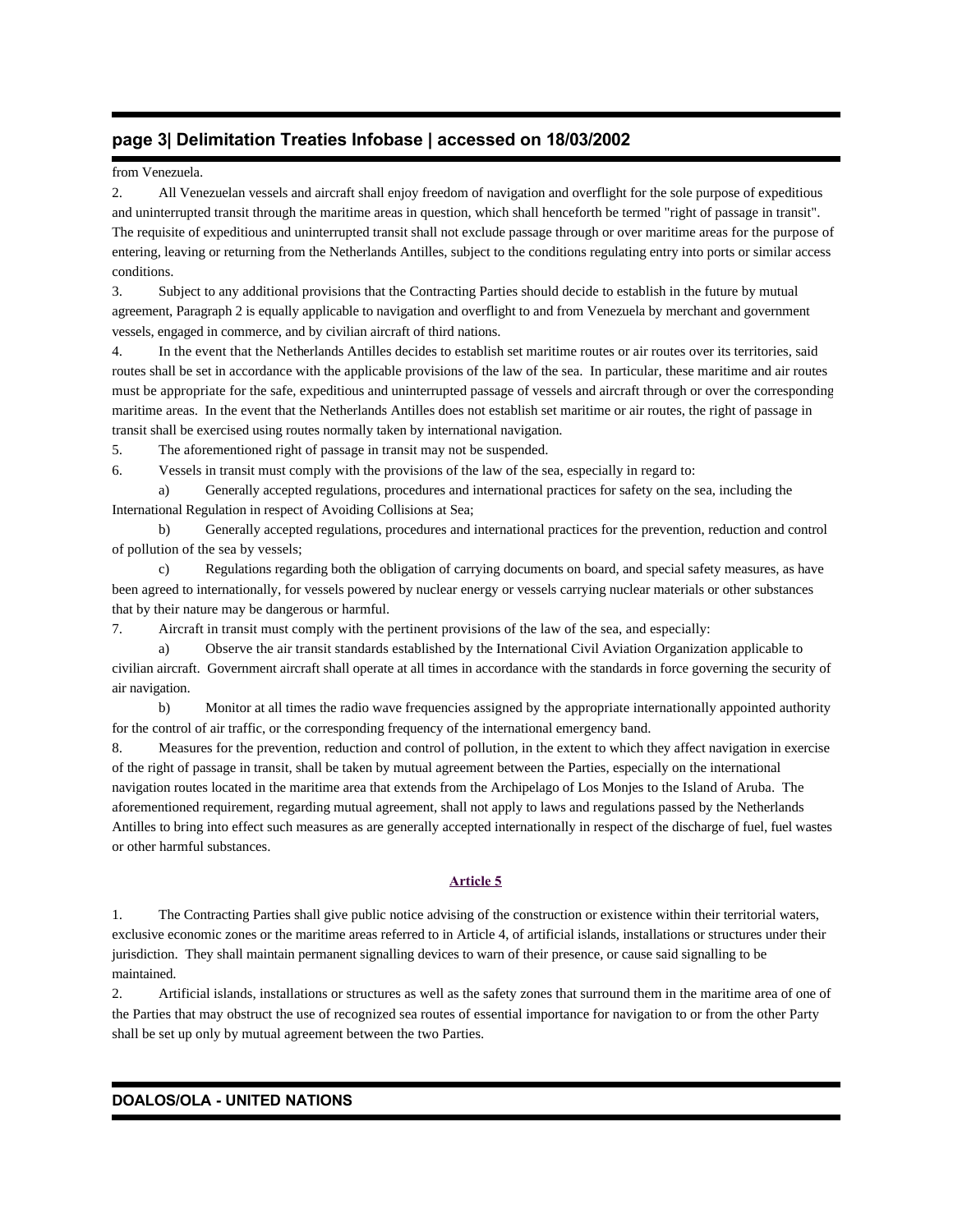# **page 4| Delimitation Treaties Infobase | accessed on 18/03/2002**

#### **Article 6**

 In the event that a single geological structure or mineral field containing oil or natural gas should extend across the boundary line, and a part of said structure or field that is situated on one side of the boundary line could be exploited totally or partially from the other side of the boundary line, the Contracting Parties, after holding suitable technical consultations, shall make an effort to reach an agreement regarding the most effective way of exploiting said structure or field, and on the way in which the costs and benefits related to said activities shall be shared.

## **Article 7**

 In the event that either of the Contracting Parties should decide to conduct or permit drilling activities for exploration or exploitation within one nautical mile of the boundary line, it must notify the other Party of said activities.

#### **Article 8**

 In the event that disagreements should arise regarding the location of installations or other devices or wellheads in regard [to their proximity] to the boundary line, the Contracting Parties shall determine by mutual agreement on which side of the boundary line the installation, device or wellhead is located.

#### **Article 9**

 Except for the provisions of Article 4, paragraph 8, each Contracting Party shall take all necessary measures to protect the marine environment from pollution in the areas dealt with in this Treaty. Therefore, the Parties agree to:

 a) Provide the other Party with information regarding [its] legal provisions and experience in conserving the marine environment;

b) Provide information regarding authorities who are competent to detect and make decisions regarding pollution;

 c) Inform each other regarding any sign of current, impending or potential pollution of a serious nature originating in the maritime border zone;

 d) Prepare, as soon as possible, a joint emergency plan for action in the case of pollution caused by major oil spills or other accidents of similar seriousness in the area. In this regard, the Parties shall jointly adopt measures to avoid or eliminate the aforementioned pollution, and measures for mutual assistance.

#### **Article 10**

 For the purpose of properly conserving and using the live resources in the adjacent waters of both nations, the Contracting Parties agree to coordinate their respective legislation and regulations, insofar as possible.

#### **Article 11**

The Contracting Parties agree to promote, encourage and facilitate the conducting of scientific marine research.

#### **Article 12**

1. All disagreements regarding the interpretation or application of the provisions contained in Articles 4, 5 and 6 of this Treaty, which deal with navigation or a single geological structure or field, that cannot be resolved through negotiations between the Contracting Parties, and unless the Parties agree to some other procedure, shall be submitted at the request of either of the Parties to a Commission of Experts to be composed of three members. Each Party shall appoint one member to the Commission, and the third member shall be named by mutual agreement of the two appointed members.

2. If one of the Parties has not appointed one member within the three months following the request to submit a